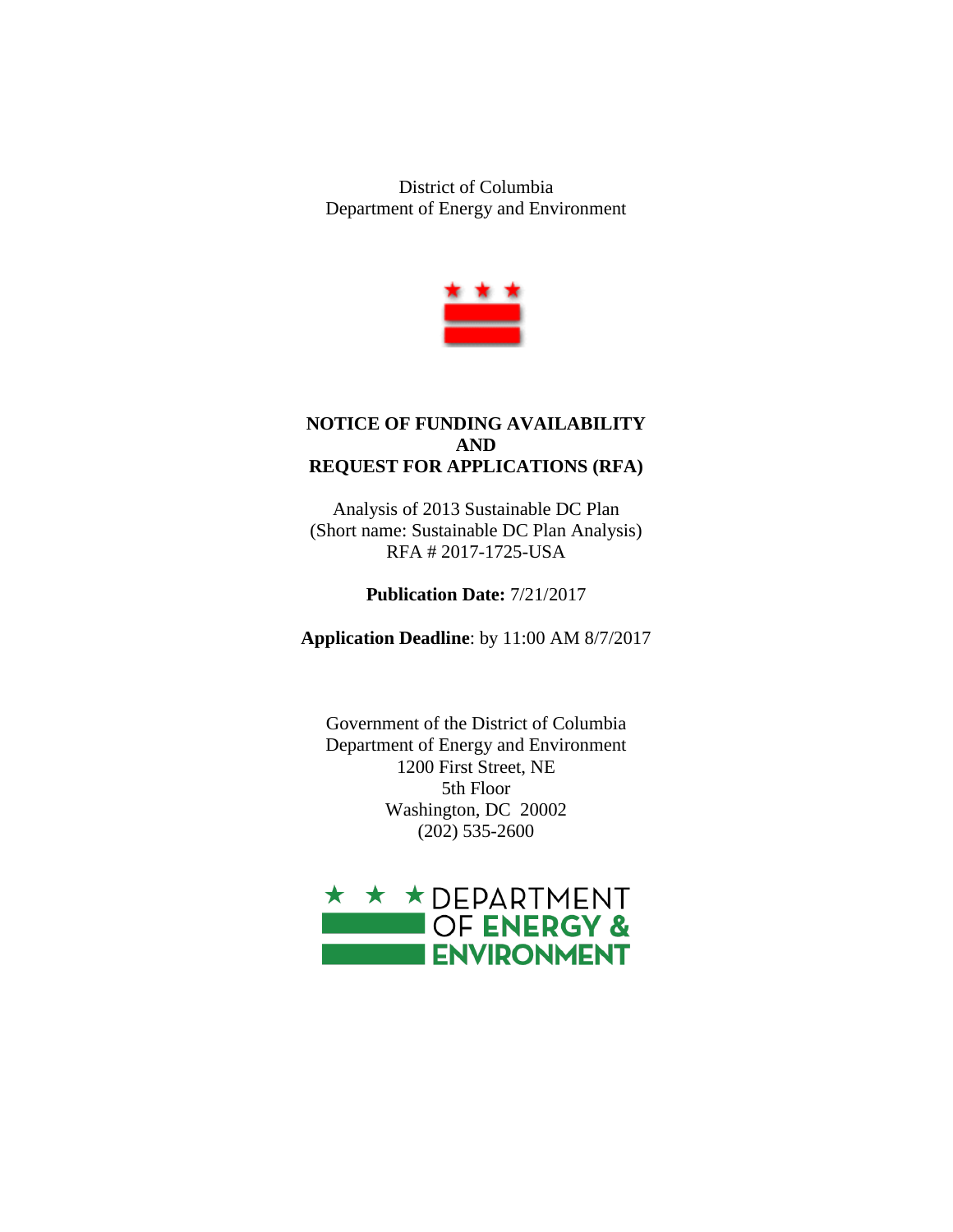# **TABLE OF CONTENTS**

| SECTION 6. FILING REQUIREMENTS GENERAL PROVISIONS  17                  |  |
|------------------------------------------------------------------------|--|
|                                                                        |  |
| 6.2 REIMBURSEMENT OF PROJECT EXPENDITURES AND DISBURSEMENT OF FUNDS 18 |  |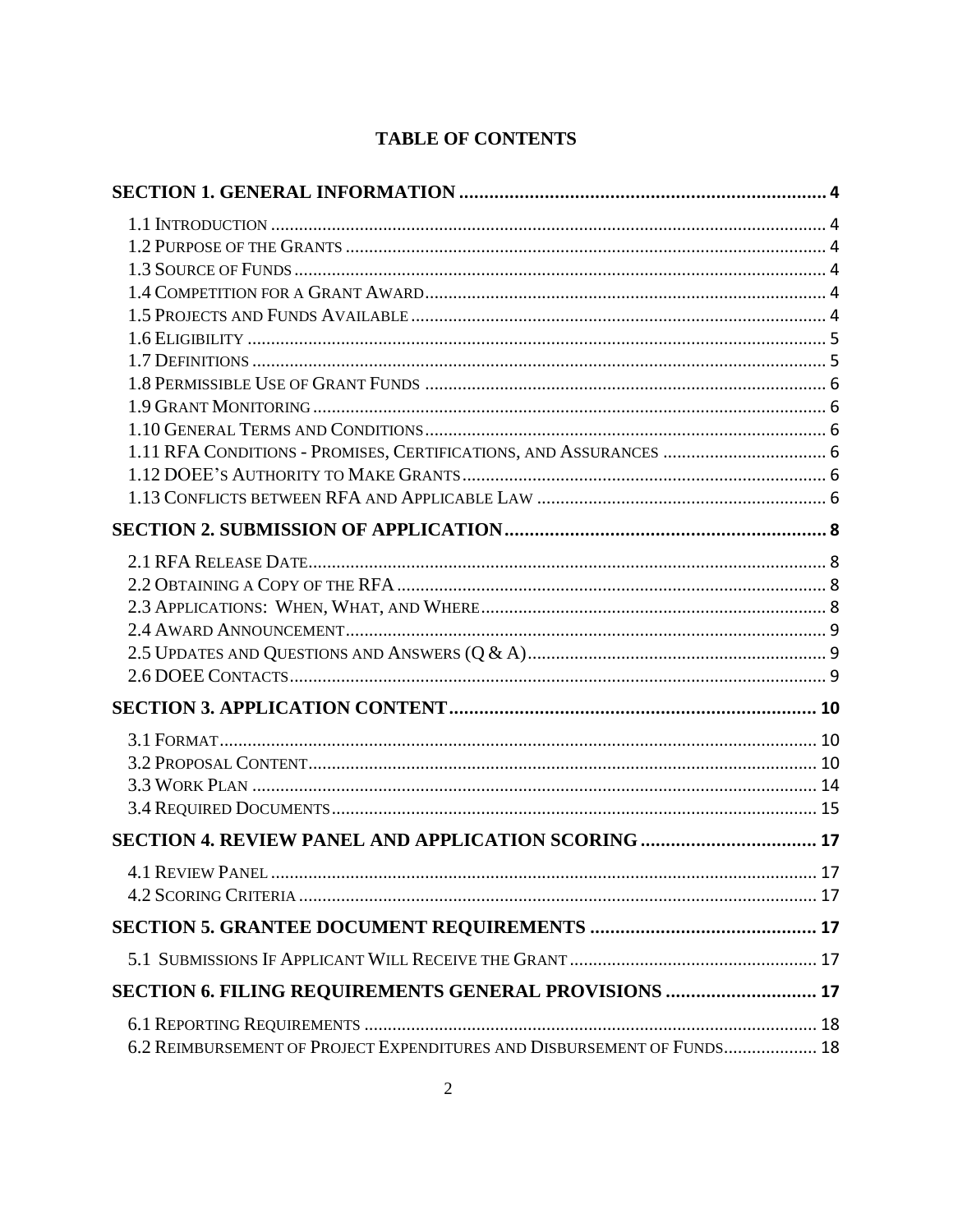| APPENDIX 2 - PROMISES, CERTIFICATIONS, ASSERTOPMS, AND ASSURANCES |  |
|-------------------------------------------------------------------|--|
|                                                                   |  |
|                                                                   |  |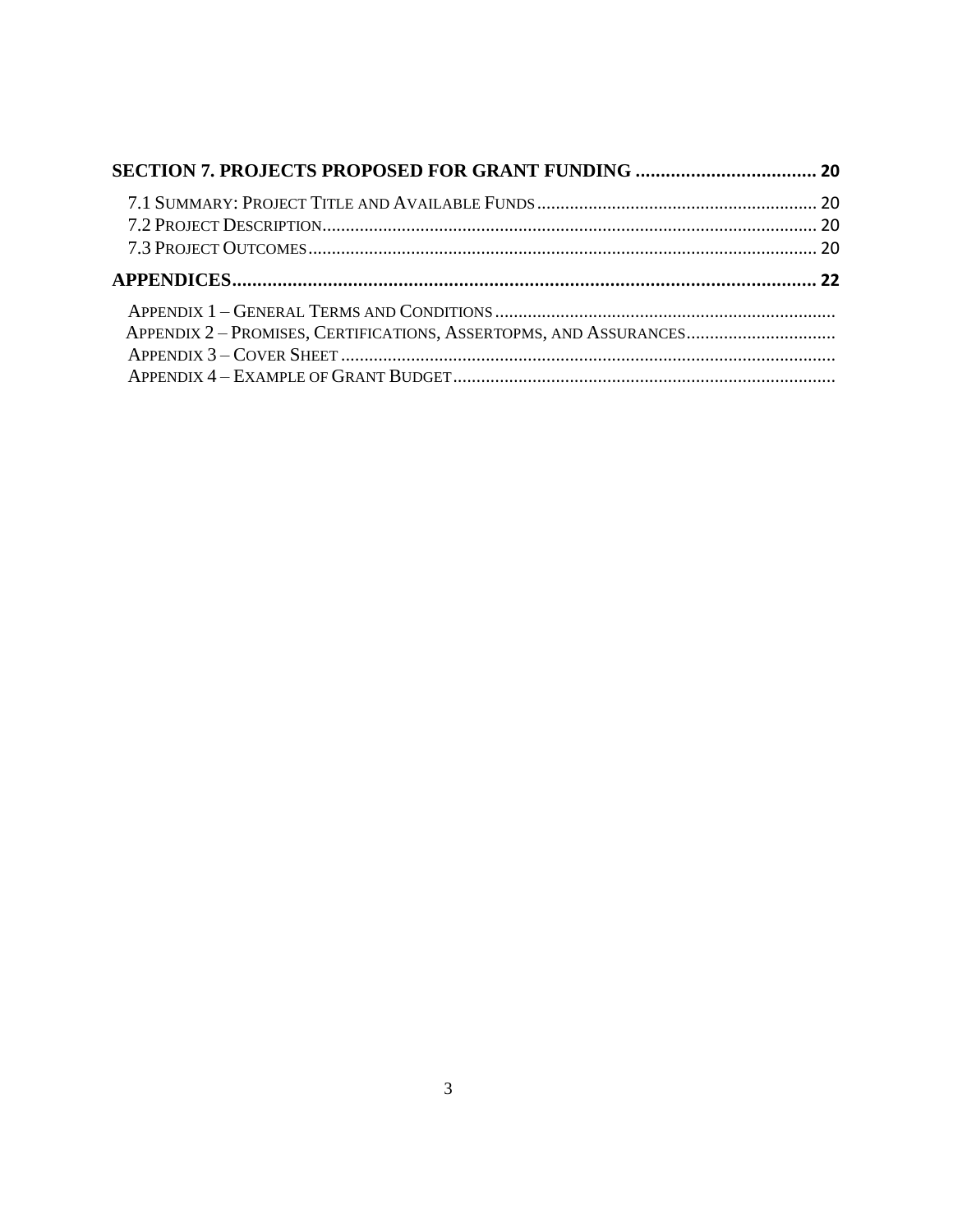## **SECTION 1. GENERAL INFORMATION**

## <span id="page-3-1"></span><span id="page-3-0"></span>**1.1 Introduction**

The Department of Energy and Environment ("DOEE") solicits grant applications from eligible entities (called "Applicants"). The goals of this Request for Applications (RFA) are to determine how close the 143 actions in the 2013 Sustainable DC Plan will get to meeting the Plan's 31 targets and the individual contribution each action in the Plan will make toward its corresponding target. The work starts in Fiscal Year 2017, which ends September 30, 2017. It is anticipated the work will continue into FY 2018 pending funding availability and approval. The Urban Sustainability Administration (USA) of DOEE will administer this RFA.

#### <span id="page-3-2"></span>**1.2 Purpose of the Grants**

The purpose of this grant is to determine how close the 143 actions in the 2013 Sustainable DC Plan will get to meeting the plan's 31 targets and the individual contribution each action will make towards its corresponding target.

### <span id="page-3-3"></span>**1.3 Source of Funds**

The source of funds for this grant is the District of Columbia Green Building Fund.

## <span id="page-3-4"></span>**1.4 Competition for a Grant Award**

This RFA is competitive. Each Applicant must demonstrate its ability to carry out the activities for the grant for which it applies (called a "project"). A review panel will evaluate the applications for each advertised grant according to the stated list of criteria in each project's description. The proposal/s with the highest score/s will be awarded the grant.

Specifically, grant awards will be made based on eligibility (Section 1.6), the extent to which the proposed project fits within the scope and available funding of the grant, strength of the application, and the organization's capacity to achieve the grant's goals.

Each Applicant may submit an application for more than one project, if applicable. If an Applicant responds to more than one project, it must do so in a separate proposal and submit all corresponding required documents.

## <span id="page-3-5"></span>**1.5 Projects and Funds Available**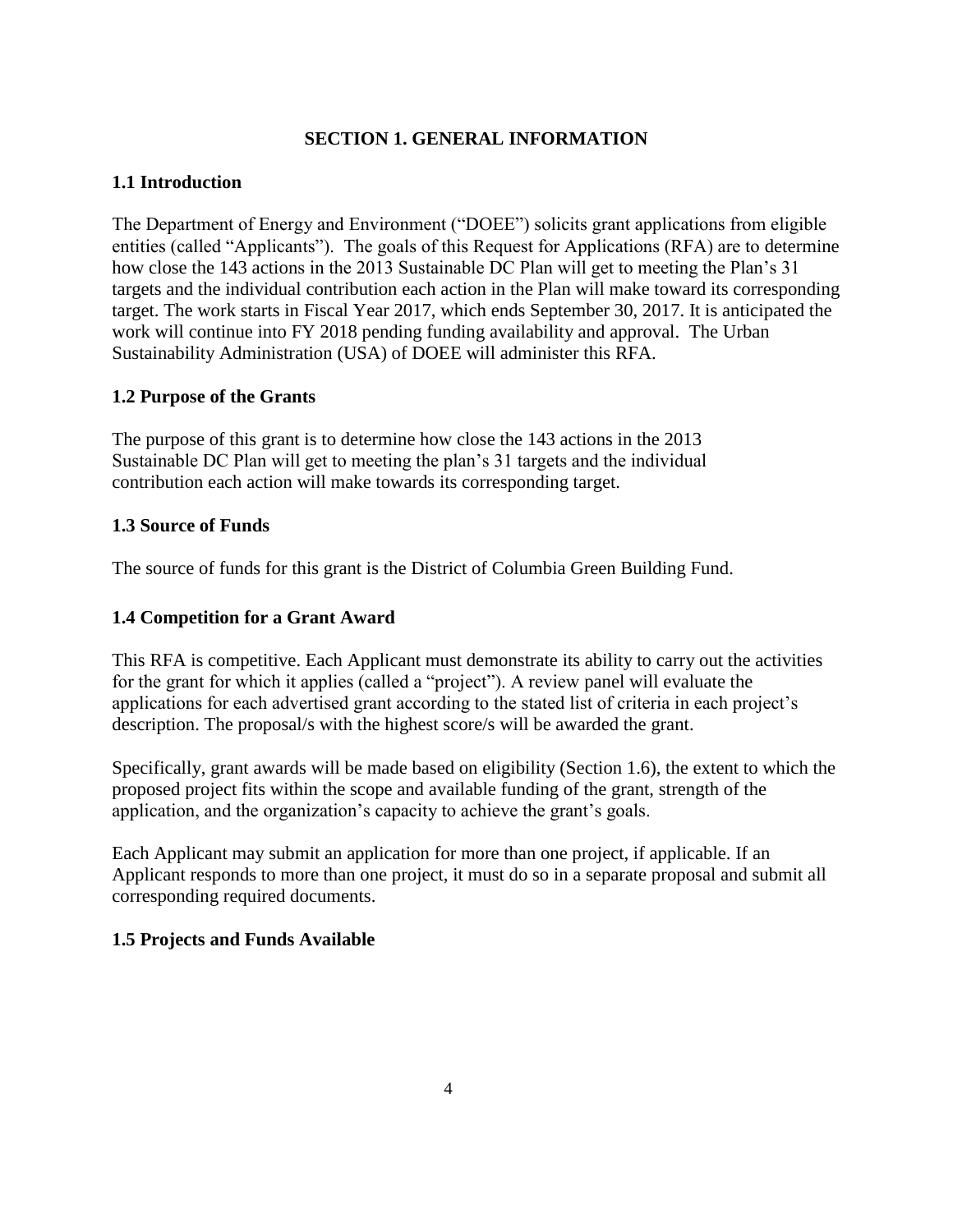<span id="page-4-0"></span>

| DOEE seeks applications for:                         |                     |  |  |
|------------------------------------------------------|---------------------|--|--|
| <b>Name</b>                                          | <b>Total Amount</b> |  |  |
| <b>Sustainable Development Planning and Analysis</b> |                     |  |  |
| Year 1 (Fiscal Year 2017)                            | \$50,000.00         |  |  |
| Year 2 (Fiscal Year 2018)                            | \$100,000.00        |  |  |
| Total projected                                      | \$150,000.00        |  |  |

## **1.6 Eligibility**

The following are eligible to apply if an "x" appears:

 $\boxtimes$ -Nonprofit organizations, including those with IRS 501(c)(3) or 501(c)(4) determinations;

 $\boxtimes$ -Faith-based organizations;

 $\boxtimes$ -Government agencies

 $\boxtimes$ -Universities/educational institutions; and

 $\boxtimes$ -Private Enterprises.

Continuing conditions of eligibility are that the information in the application is complete and truthful and that the Applicant at all times is able to meet any material conditions stated in its application. For instance, if an Applicant's ability to fulfill the terms of the grant is based on the availability of skilled staff and those staff should leave after the application's submittal or the grant award to the Applicant, the Applicant has the responsibility to advise DOEE in writing of this change in material conditions. Another example of change in material conditions that could result in the loss of eligibility would be the loss of the Applicant's tax-exempt status.

#### <span id="page-4-1"></span>**1.7 Definitions**

**District** - The District of Columbia.

**Grantee** - The person provided a grant by the District, including a sub-grantee.

**Person** - A natural person or a legal entity, including a partnership, firm, association, joint venture, public or private corporation, trust, estate, commission, board, public or private institution, cooperative, the District government and its agencies, and the federal government and its agencies.

**Writing** - A tangible or electronic record of a communication or representation, including handwriting, typewriting, printing, photostat, fax, photography, word processing computer output, and e-mail. A "signed" writing includes an electronic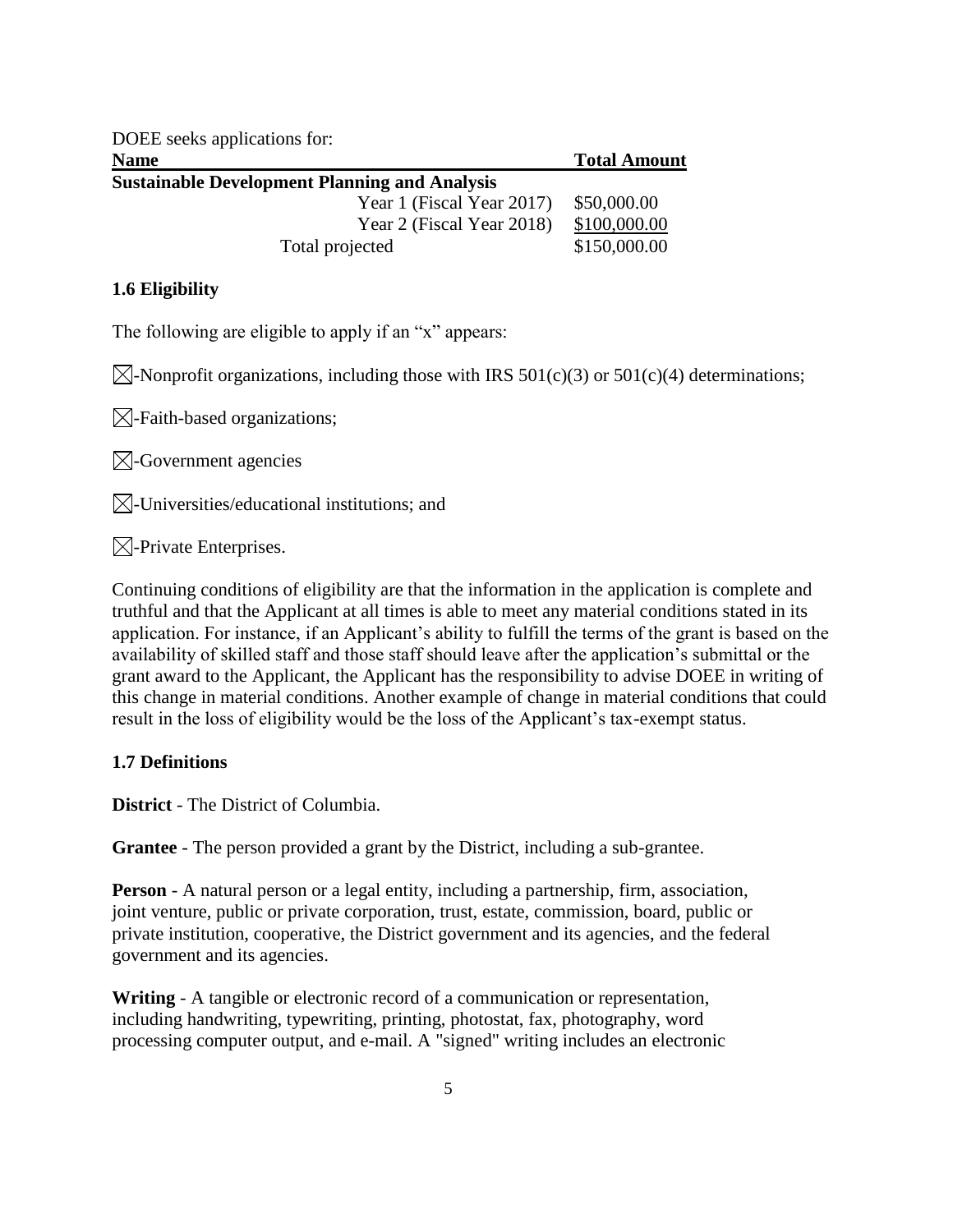symbol or process attached to, or logically associated with a writing, and executed or adopted by a person with the intent to sign the writing.

## <span id="page-5-0"></span>**1.8 Permissible Use of Grant Funds**

A Grantee may use grant funds only for allowable grant project expenditures. Grant funds related to work performed will be provided on a reimbursement basis, except that an advance of funds may be provided for grant administration expenses in limited circumstances for good cause approved by DOEE at its sole discretion.

## <span id="page-5-1"></span>**1.9 Grant Monitoring**

In its sole discretion, DOEE may use several methods to monitor the grant, including site visits, periodic financial reports and the collection of performance data. Each grant is subject to audit.

## <span id="page-5-2"></span>**1.10 General Terms and Conditions**

Appendix 1, "General Terms and Conditions" is incorporated by reference in this RFA. Applicants and Grantees must comply with any and all applicable terms and conditions outlined in Appendix 1.

## <span id="page-5-3"></span>**1.11 RFA Conditions - Promises, Certifications, Assertions, and Assurances**

Appendix 2, "Applicant's Promises, Certifications, Assertions, and Assurances" ("PCA"), is incorporated by reference in this RFA.

# <span id="page-5-4"></span>**1.12 DOEE's Authority to Make Grants**

DOEE has grant-making authority under:

- The Renewable Energy Portfolio Standard Act of 2004 (D.C. Law 15-340, D.C. Official Code §§ 34-1431-40), including § 34-1436(b) and (c)
- The Water Pollution Control Act of 1984, effective March 16, 1985, as amended, (D.C. Law 5-188; D.C. Official Code § 8-103.01 *et seq.*);
- The District Department of the Environment Establishment Act of 2005, effective February 15, 2006, as amended, (D.C. Law 16-51, D.C. Official Code § 8-151.01 *et seq.*);
- The Comprehensive Stormwater Management Enhancement Amendment Act of 2008, effective March 25, 2009, (D.C. Law 17-371; D.C. Official Code § 8-152.01 *et seq.*); and
- Other applicable laws and regulations.

# <span id="page-5-5"></span>**1.13 Conflicts between RFA and Applicable Law**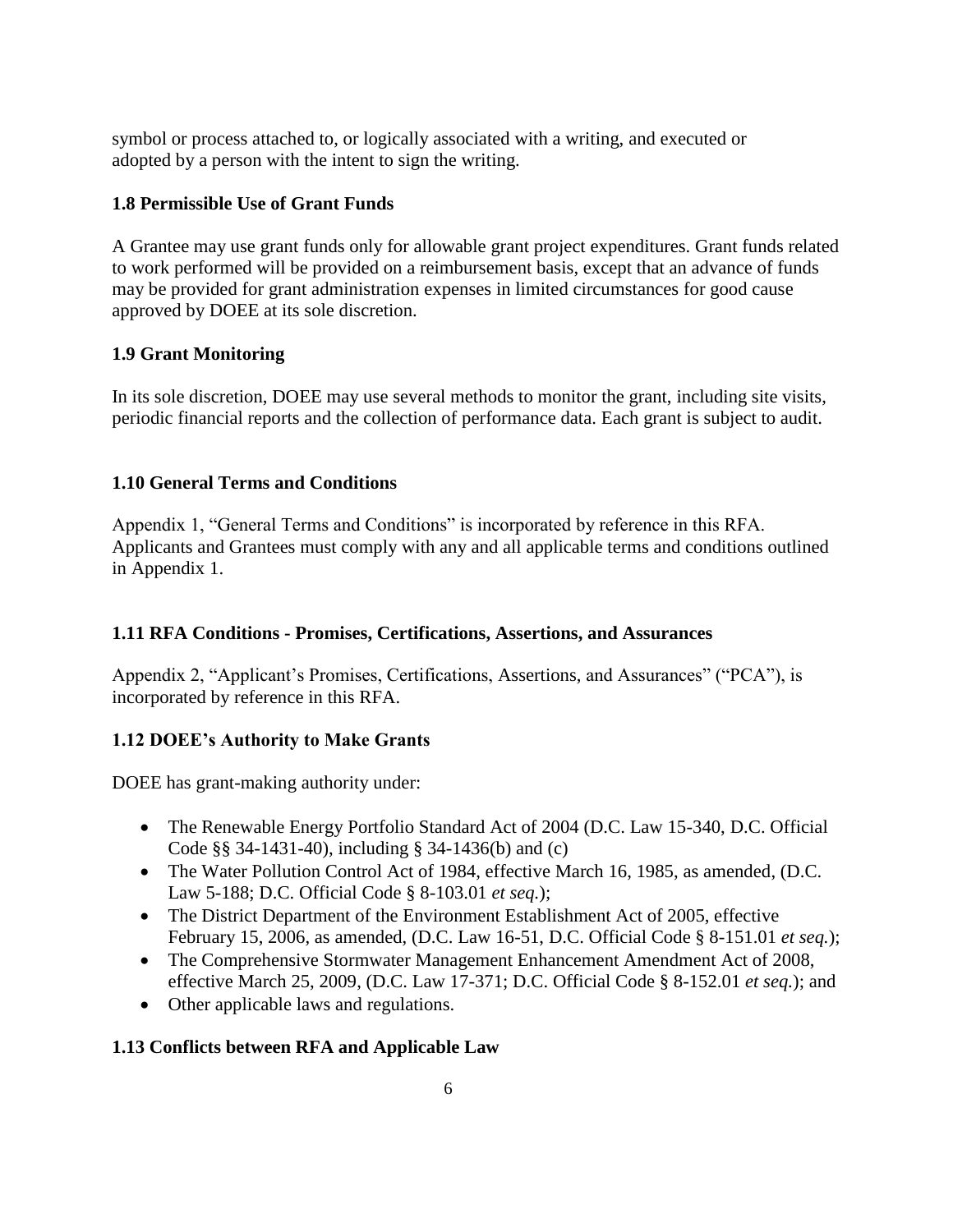If any requirement of this RFA conflicts with a provision of any applicable law, including a District or federal law or regulation, the applicable legal provision shall control.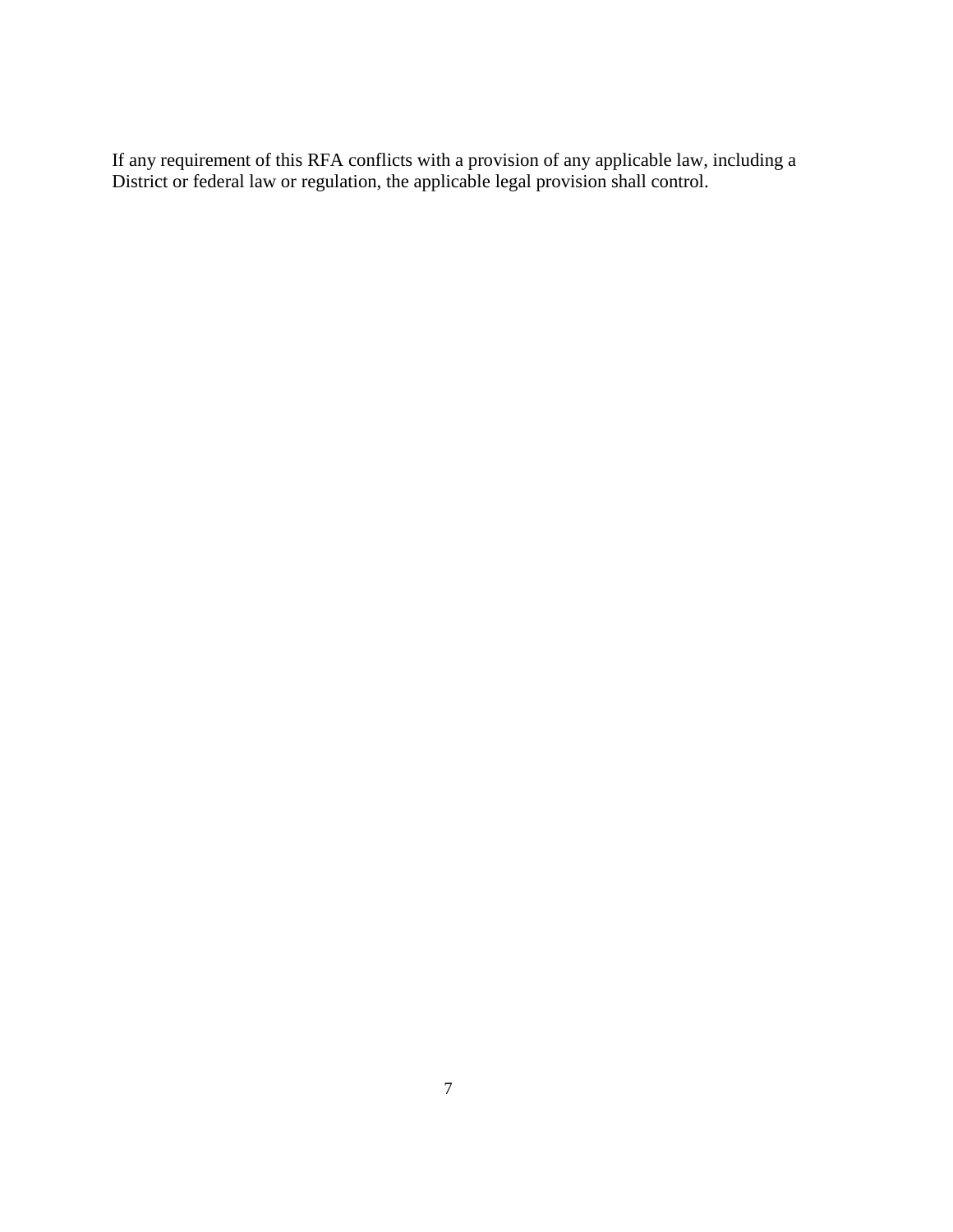### **SECTION 2. SUBMISSION OF APPLICATION**

### <span id="page-7-1"></span><span id="page-7-0"></span>**2.1 RFA Release Date**

The release date of this RFA is 7/21/2017.

## <span id="page-7-2"></span>**2.2 Obtaining a Copy of the RFA**

A person may obtain a copy of this RFA at doee.dc.gov or by requesting a copy through any of the methods listed in Section 2.6. Please add to any note the heading "RE: RFA 2017-1725- USA."

### <span id="page-7-3"></span>**2.3 Applications: When, What, and Where**

**When:** All applications must be received at the address below by 11:00 a.m. on 8/7/2017.

Applications will be dated and recorded as "received" pending review by DOEE for completeness. DOEE considers an application to be "filed" only if all the required materials are submitted. Late or incomplete applications will be considered received, not filed.

What: The contents of the Application are specified in Section 3. Each applicant must submit:

Five paper copies of the application; and

One electronic copy.

The Department will not receive faxed copies.

**Where:** The paper copies must be filed with DOEE at the following address:

## **District of Columbia Department of Energy and Environment**

**RFA – Grants 1200 First Street NE 5 th Floor Washington, DC 20002**

**Attn: RFA** 2017-1725-USA

<span id="page-7-4"></span>Email an electronic copy, formatted as a pdf file to: Greenbuilding rfa.grants@dc.gov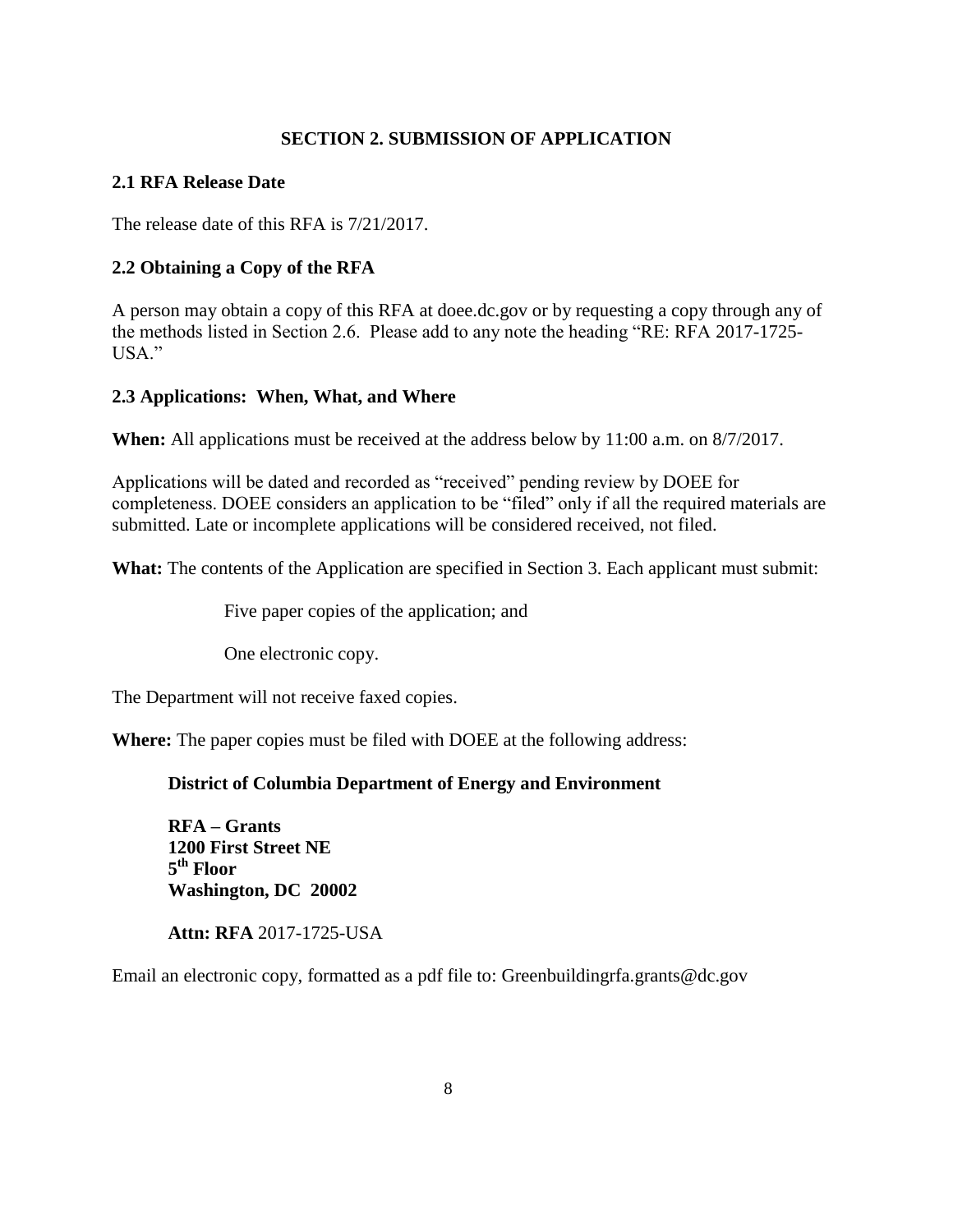## **2.4 Award Announcement**

DOEE expects to notify each Applicant in writing of its award status within six to twelve weeks after the application due date.

## <span id="page-8-0"></span>**2.5 Updates and Questions and Answers (Q & A)**

Additional information may become available before the application is due. It is the Applicant's responsibility to stay up-to-date on the status and requirements of the grant for which it is applying.

DOEE welcomes questions seeking clarification of matters in this RFA. Questions about the RFA should be sent to Greenbuildingrfa.grants@dc.gov with "RE: RFA 2017-1725-USA" in the subject line.

DOEE will publish updates and Questions and Answers  $(0&A)$  regarding the RFA at [doee.dc.gov.](http://doee.dc.gov/) DOEE will also create an email list to send updates and information regarding the RFA. A person can be put on the email list by immediately emailing Greenbuildingrfa.grants@dc.gov with the subject line "RE: RFA 2017-1725-USA - Add me to the email list."

DOEE will provide the information to those on the email list at the same time the information is uploaded to the DOEE website. Paper copy updates will be available for pickup at DOEE's offices by appointment. DOEE will not mail out updates or Q&A materials.

The cut-off date for receipt of any questions is one week prior to the application deadline.

## <span id="page-8-1"></span>**2.6 DOEE Contacts**

DOEE can be contacted about this RFA (use the RFA's short name and number whenever possible) by:

- **(a) Emailing** Greenbuildingrfa.grants@dc.gov with "RE: RFA 2017-1725- USA" in the subject line;
- **(b) In person** by making an appointment with Daniel Guilbeault at (202) 281- 3957 and mention this RFA by name; or
- <span id="page-8-2"></span>**(c) Write** DOEE at 1200 First Street NE, 5th Floor, Washington, DC 20002, Attention: Daniel Guilbeault RE: RFA 2017-1725-USA on the envelope.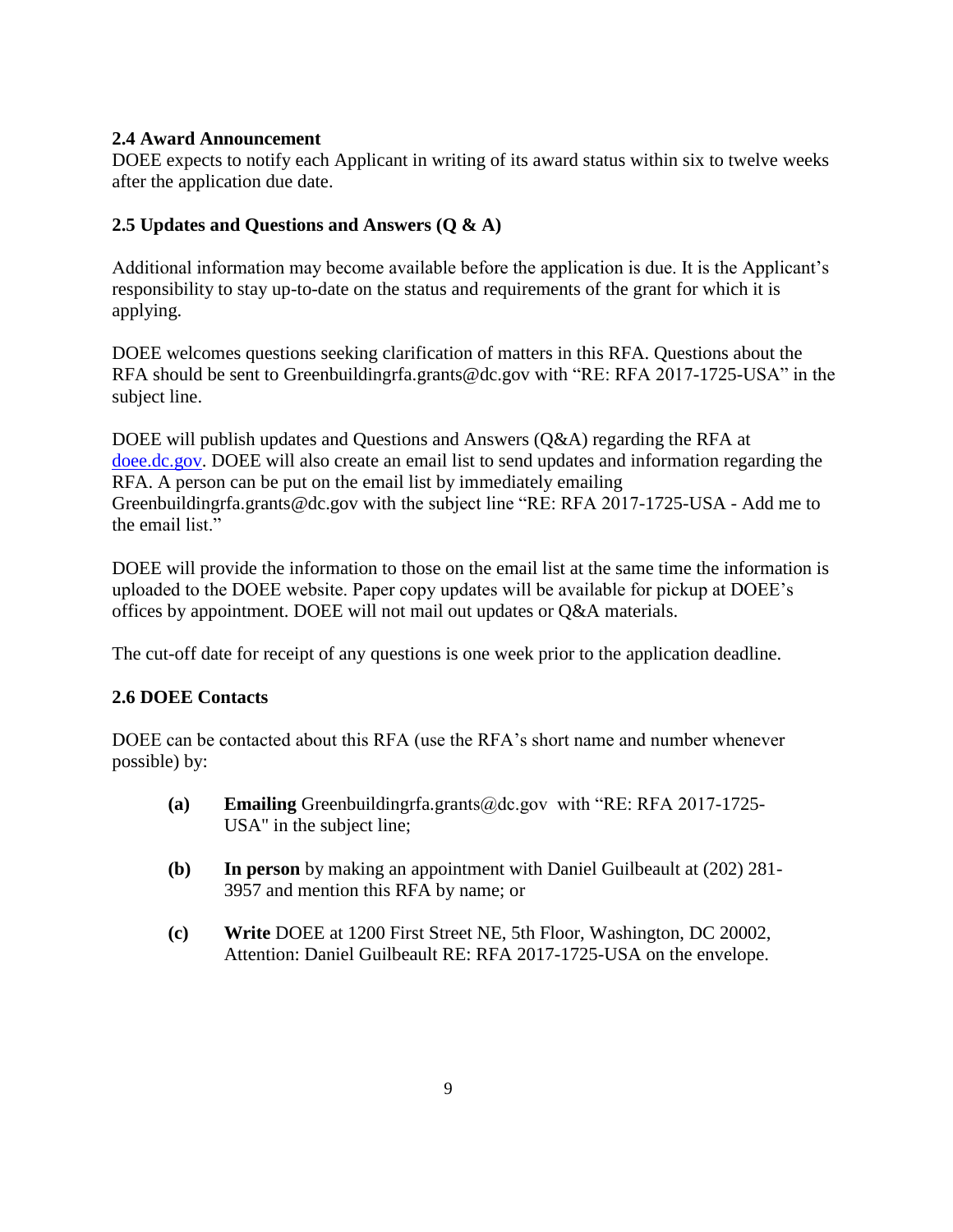## **SECTION 3. APPLICATION CONTENT**

## <span id="page-9-0"></span>**3.1 Format**

Proposals must be formatted as follows:

- (a) Use plain, white,  $8\frac{1}{2}$ " x 11" recycled paper with one-inch margins.
- (b) Applications should be double-sided to the extent possible.
- (c) Limit each project description to 10 double-spaced pages. Budget tables, flowcharts, photographs, the work plan, and other supporting documentation may be attached in addition to the project description.
- (d) Staple the application in the top left-hand corner. Do not use a plastic cover or other form of binding.

## <span id="page-9-1"></span>**3.2 Proposal Content**

DOEE intends to fund a project that will benefit the environment, and, in particular, the environment of the District. The proposal should use the following format and explain, in increasing levels of detail, how the Applicant will accomplish this.

(Note: Before drafting the proposal, please read the project description very carefully to see if there are restrictions for the DOEE grant. For instance, certain activities might be required to take place in the District or the scoring might give extra points to labor sourced in the District.)

## **(a) Cover Sheet**

Include a cover sheet in the format specified in Appendix 3. Make certain that the funding amount requested on the cover sheet matches total amount requested in your budget and budget narrative.

## **(b) Project Summary**

Provide a brief one paragraph summary that explains the project. This summary is not part of the 10-page proposal limit.

## **(c) Project Description**

Organize this 10-page section of your application in accordance with the scoring rubric of section 7 of this RFA. As an exposition to the specific line items in the scoring rubic, state the following at the start of the proposal: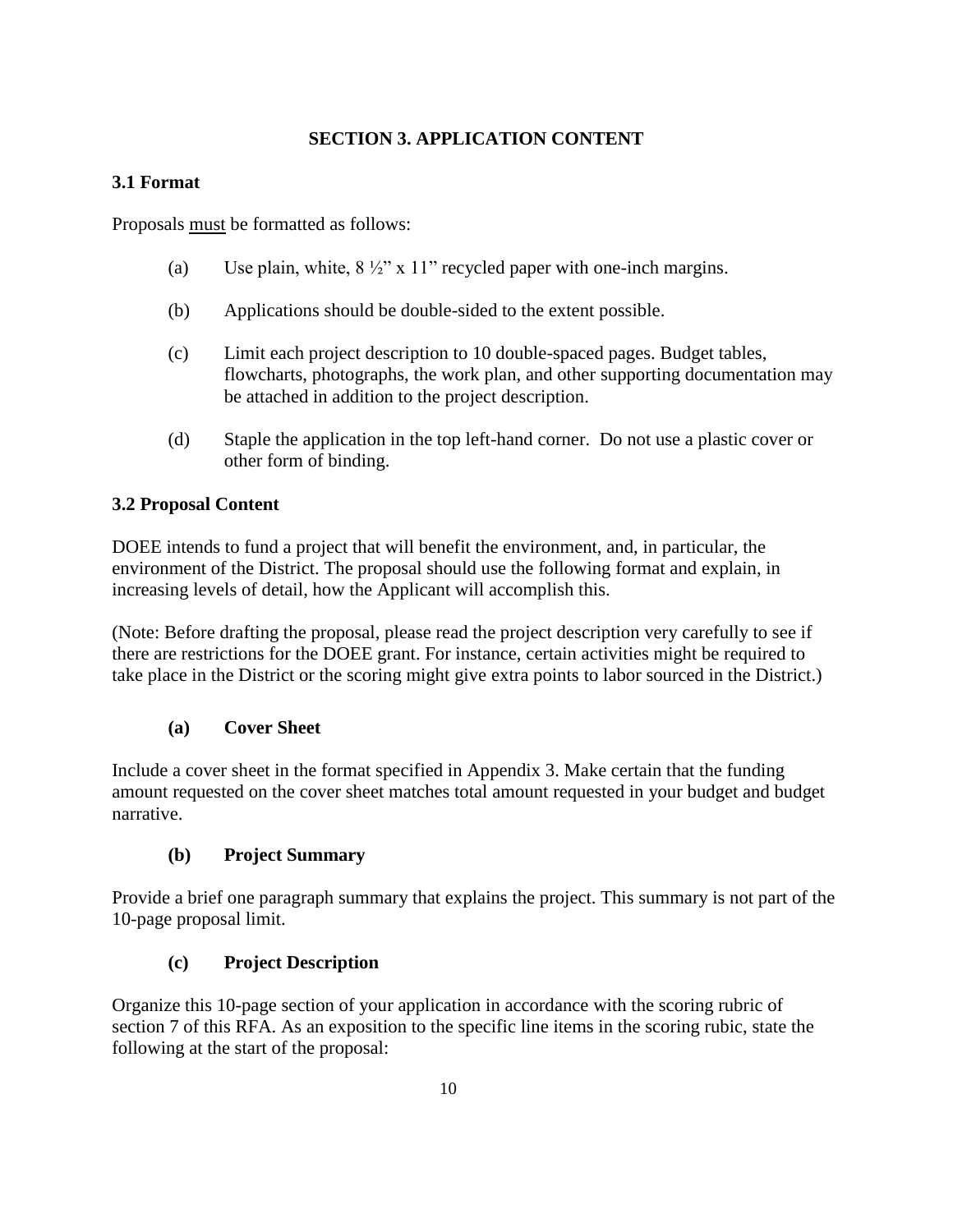### (1) Purpose and Objectives

State how this project will benefit the environment and the specific objectives this project will achieve.

(2) Target Audience

Identify the target audience. Who will this project engage? Who will benefit from the project?

(3) Project Outcomes, Outputs, and Activities

The proposal should connect the funded activities to quantifiable outputs and ultimately desired outcomes. This enables reviewers to evaluate what the proposed project will achieve if funded.

*Activities* are undertaken to achieve the outputs and outcomes. For example, a proposal could request funding to support a tree-planting activity in a city. This activity will yield a quantifiable output.

An *output* is a short-term result achieved as a result of an activity. For example, at the end of the project period, after several sessions of tree-planting, *X* number of trees will be in the city. This quantifiable output will yield various project outcomes.

A *project outcome* is a medium to long-term result that occurs and/or continues after the project ends. For example, after several sessions of tree-planting activities, this project yielded an output of *X* number of trees planted in the city. Medium to long-term outcomes of this project include: beautification of the city, increased environmental awareness of residents, and improved air quality.

(4) Methods

Describe how activities will be accomplished.

(5) Measurement of Project Success

Provide quantifiable measurements. For example, a tree planting project might measure the number and kinds of trees planted. A trash removal project might measure the pounds of trash removed. A stormwater project might measure the amount of stormwater captured.

(6) Project Budget.

You must submit a numeric budget and a separate budget narrative as part of your application package. For the numeric budget, DOEE strongly urges applicants to use the budget template format provided (Appendix 4). The budget narrative must explain and justify every line item in the numeric budget. The explanation should be thorough enough to allow a reviewer to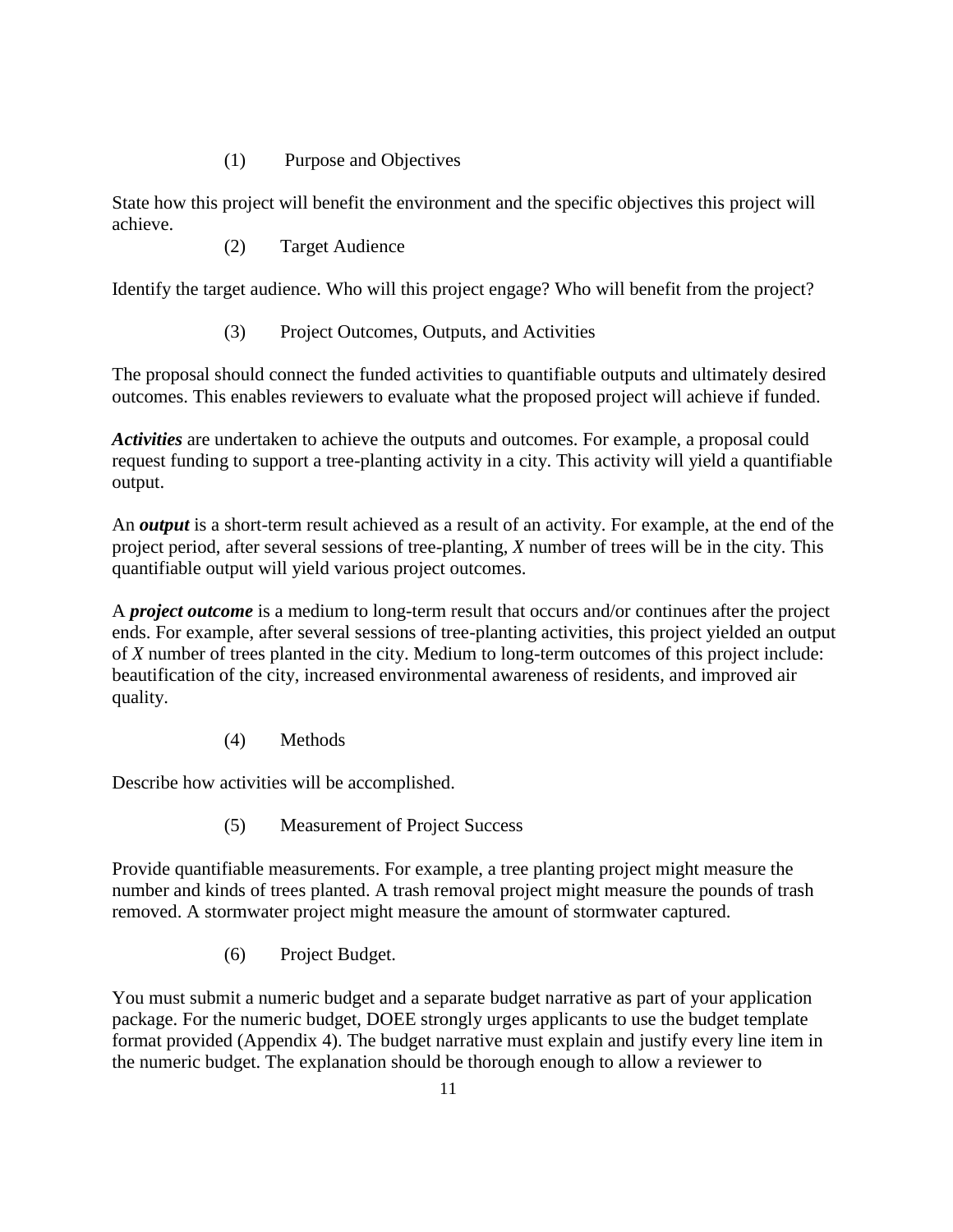understand why expenditure levels were chosen and how the line item amounts were derived. For example: "personnel will be paid \$xx per hour times xx hours

If the Applicant seeks an advance payment, it must request advance payment in its proposal and explain why an advance payment is requested. See Section 6.2.

Resources provided by the applicant should appear in the column titled "Non-DOEE Match," meaning the Applicant intends to provide the indicated resources (i.e., the "match," and that the resources do not come from DOEE). Entries in this column could include both dollars and the value of the in-kind contributions. For example, in-kind contributions can include staff time, volunteer services, already-paid licensing fees, materials, supplies, and the use of equipment or real estate.

Volunteer hours provided to a grantee or sub-grantee must be valued at rates consistent with those the Applicant's organization ordinarily pays for similar work, including salary and fringes. If the grantee or a sub-grantee does not have employees performing similar work, the rates must be valued the same as rates ordinarily paid by employers in the same labor market for similar work.

The Applicant must verify that all costs in the budget are allowable and verifiable (see the examples of allowable costs and non-allowable costs listed below). DOEE will require documentation for grant payments, and the entire grant will be subject to audit.

Typical allowable costs are:

- 1. Rental of office space, some vehicles, and some equipment;
- 2. Employee salaries and benefits;
- 3. Contractor labor, including professional services;
- 4. Accounting and bookkeeping services;
- 5. Communications, including telephone and data services;
- 6. Printing, reproduction, including signage;
- 7. Materials and supplies;
- 8. Computers and printers;
- 9. Small tools;
- 10. Some field equipment, typically below \$5,000 in value;
- 11. Postage and shipping;
- 12. Necessary travel, meals and lodging; and
- 13. Insurance.

If the category or size of the expenditure is not obviously connected to the proposed project, the proposal should justify it. For example, a project to install a \$100,000 trash trap should discuss how the particular equipment was identified and why the price is the best for the project.

Non-Allowable Costs include: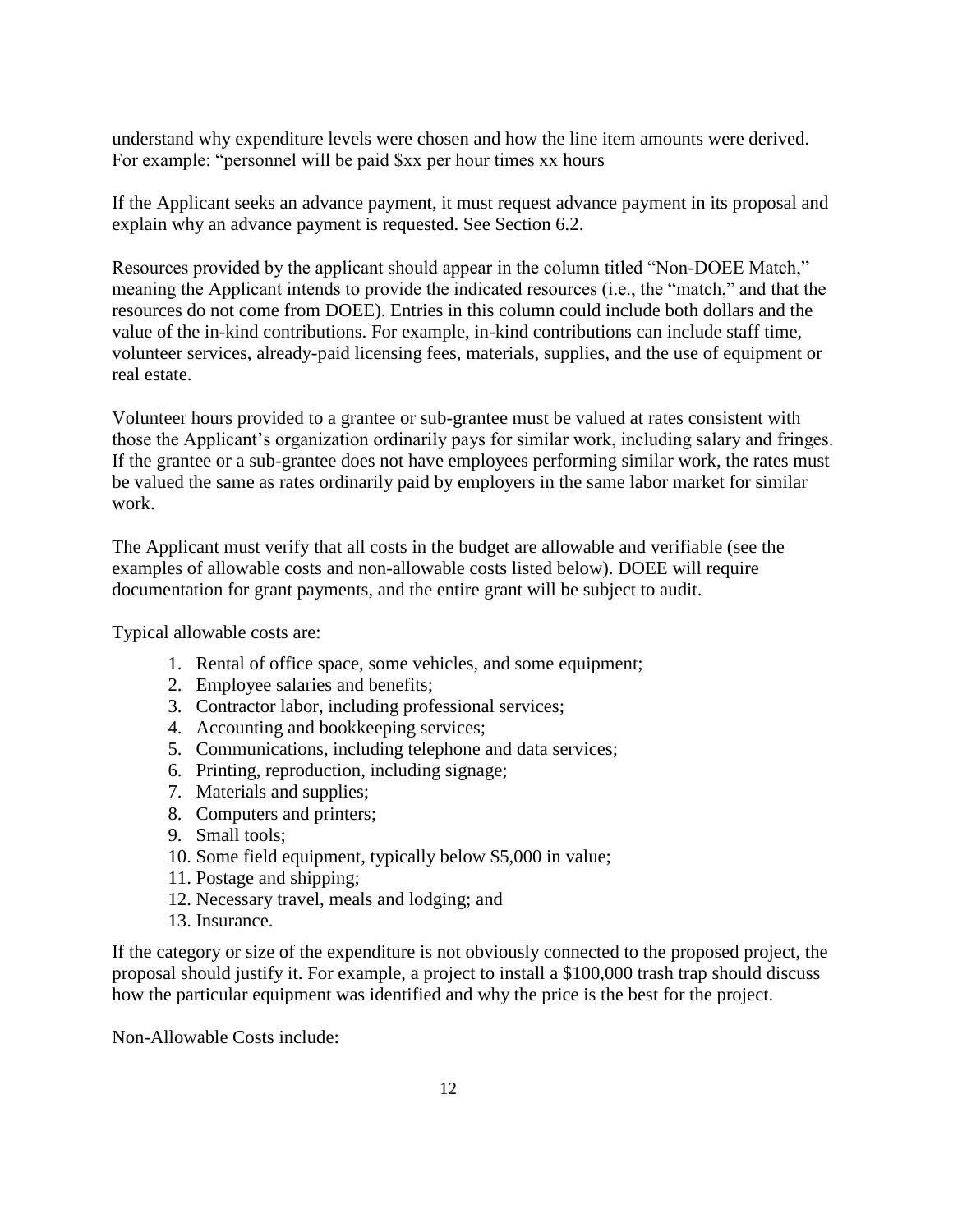- 1. Most major equipment, like vehicles;
- 2. Lobbying, including salaries and overheads and out-of-pocket expenses;
- 3. Entertainment;
- 4. Interest payments on loans;
- 5. Most food; and
- 6. Land purchases.

### **(d) Applicant**.

#### (1) Organization.

Describe the organization's history, mission, and current or past projects that demonstrate the organization's capacity to achieve the project's goals. This section should be limited to one page. To provide further information, the Applicant can reference its website or attach organizational brochure or resume.

(2) Key personnel.

Identify the key team members for the project and provide brief biographies or their resumes. The team members can be staff, volunteers or contractors.

(3) Past performance on District Grants/Contracts.

Identify District agencies from which the Applicant has received funding as a contractor, grantee, or partner in the past five years and provide specific information including:

- The grant(s) or contract(s) title;
- The District agency/agencies;
- The grant number(s), contract number(s), or other identifier(s);
- $\bullet$  The amount(s) paid; and
- What was accomplished as a result of the funding(s).

Briefly describe any disputes, investigations, or audits related to any of these District grants or contracts, grants, or partnerships in the past five years.

(4) Partners.

Sometimes partnerships can improve the success of a project. These partnerships might be with government agencies, nongovernmental organizations (NGOs), companies, or individuals. If a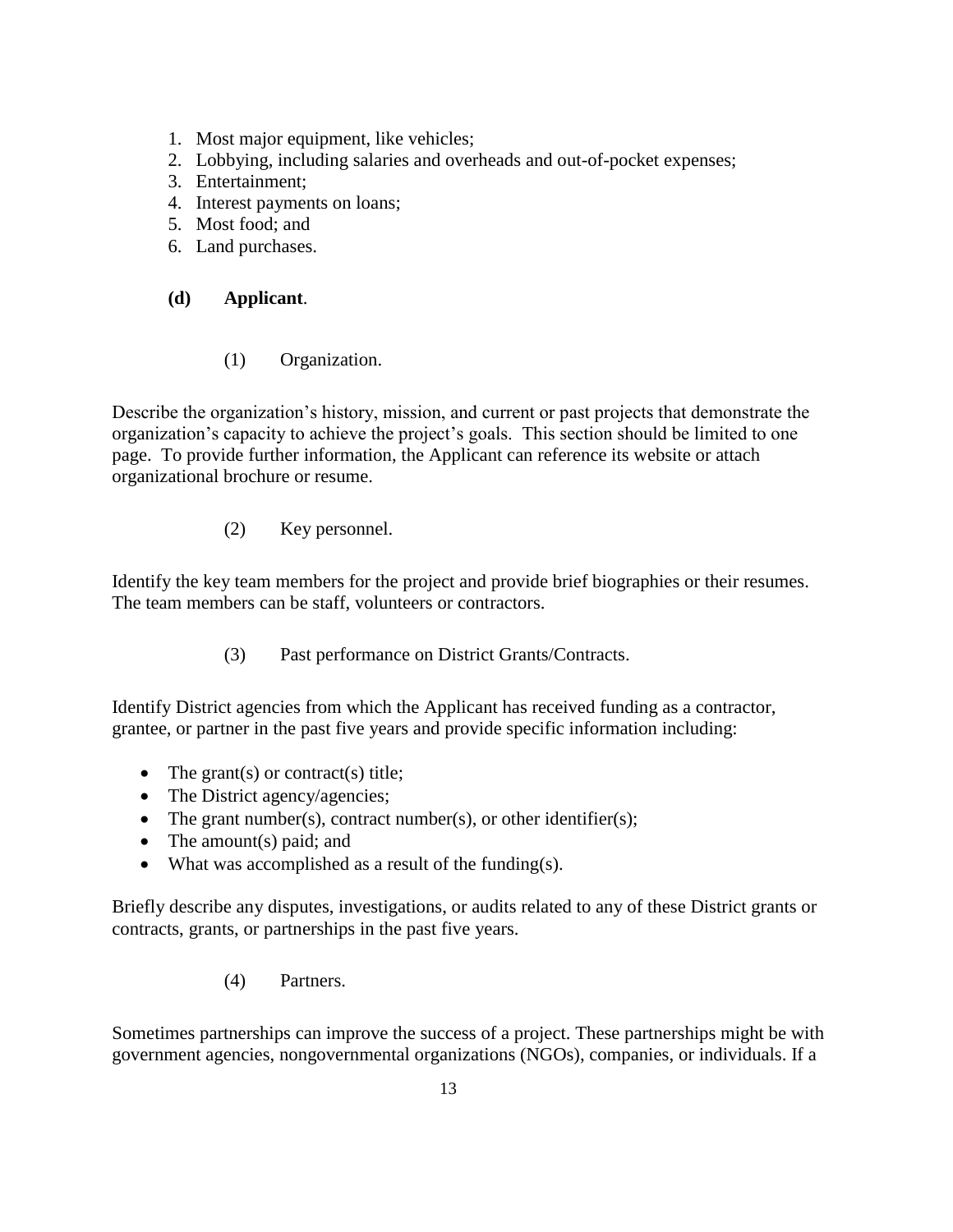partner is to be involved in the project, the Applicant must describe the partner's involvement and resource commitments. The proposal must identify and attach a letter of support on the partner's letterhead, signed by an authorized official if the partner is a government agency, NGO, or business entity.

In lieu of a letter, an Applicant may attach an email from the partner (or an authorized official if the partner is a government agency, NGO, or business entity) that states support of the project and identifies the partner's name, address, website, and a contact name, telephone number, and email address.

For the following types of partners, provide the documentation indicated.

## i. District of Columbia Public Schools

If the Applicant will work with the District of Columbia Public Schools (DCPS), it must include a letter of support from the principal of each school with which it will work, and, if available, from each participating teacher. Teachers and principals may send a joint letter.

## ii. Property Owner

If the Applicant will work on public land, it must submit a letter of support from the managing agency. Similarly, if the Applicant is to work on private land, it must submit a letter of support from each property owner. If the project includes construction or installation, the letter must acknowledge that the property owner will be responsible (either directly or through an agreement with another entity) for project maintenance.

iii. Partnering Organization

If the Applicant has identified a project partner, it must include a letter of intent from the collaborating organization/s, agreeing to participate in the proposed project. The letter should demonstrate that the partnering organization understands the project presented for funding and the activities and/or services that the partner will provide.

iv. National Park Service

Projects that would be carried out on National Park Service (NPS) property will require NPS permission. Sometimes the paperwork supporting such permission takes extra time to complete. DOEE will accept more informal statements generated by responsible NPS officials, including emails.

## <span id="page-13-0"></span>**3.3 Work Plan**

The application must include a proposed work plan that describes the timeline for project implementation.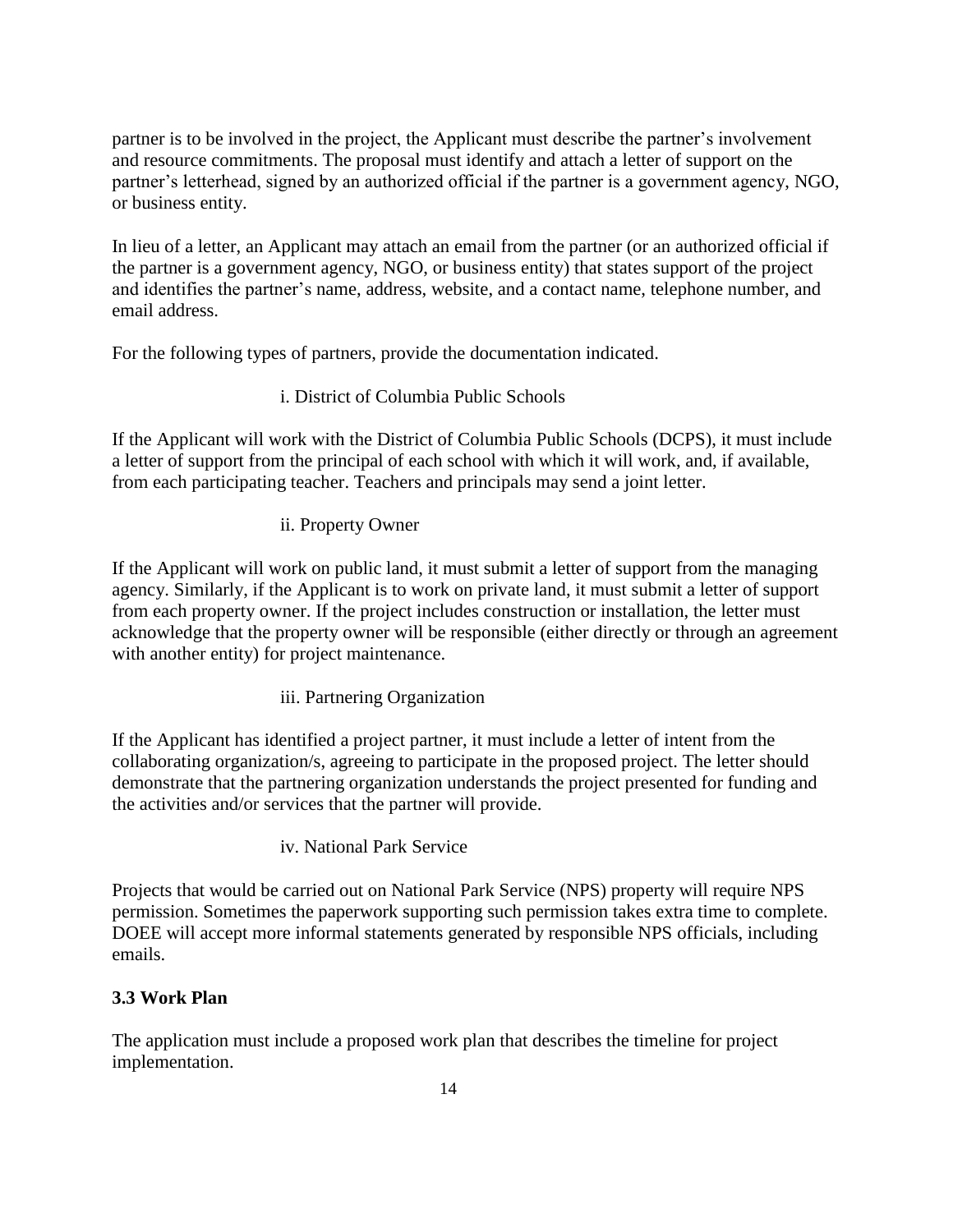## <span id="page-14-0"></span>**3.4 Required Documents**

Each of the following documents must be filed as part of the proposal package. If the document is not in this filing, DOEE may classify the grant application as "received" but not "filed," as specified in Section 2.3. However, if a government agency must issue a required document, and the Applicant has requested the document but not received it, DOEE may accept a copy of the Applicant's request to the agency for the purpose of deeming the Application "filed."

## **(a) Certificate of Good Standing**

Each Applicant must submit a current Certificate of Good Standing from the District Department of Consumer and Regulatory Affairs. DOEE requires that the submitted Certificate of Good Standing reflect a date within a six-month period immediately preceding the application's submission.

## **(b) Promises, Certifications, Assertions, and Assurances**

Each Applicant must sign and submit the "Promises, Certifications, Assertions, and Assurances" ("PCA") in Appendix 2. Signing the PCA is a condition of eligibility for this grant. If the Applicant is not prepared to sign the PCA, it should not apply for a grant. Compliance with the promises, certifications, and assurances in the PCA is a continuing condition of eligibility for this grant.

The PCA must be signed by the Applicant or, if the Applicant is an organization, by a duly authorized officer of the organization.

The PCA also includes a sworn statement verifying that the Applicant is not in arrears (i.e. is "current") on all obligations outstanding to the District, including all District agencies. The Applicant must be "current" as of the date of the application and the date of a grant award. DOEE requires, as a condition of continuing eligibility, that a grantee stay current on such obligations during the period of the grant.

## **(c) IRS W-9 Tax Form**

The Applicant must submit a current completed W-9 form prepared for the U.S. Internal Revenue Service (IRS). DOEE defines "current" to mean that the document was completed within the same calendar year as that of the application date.

## **(d) Tax Exemption Affirmation Letter**

The tax exemption affirmation letter is the IRS's determination letter of non-profit status. If this letter is not available, then the Applicant should provide its most recent IRS Form 990 tax return, if one was submitted. If no return has yet been filed, the organization can submit its application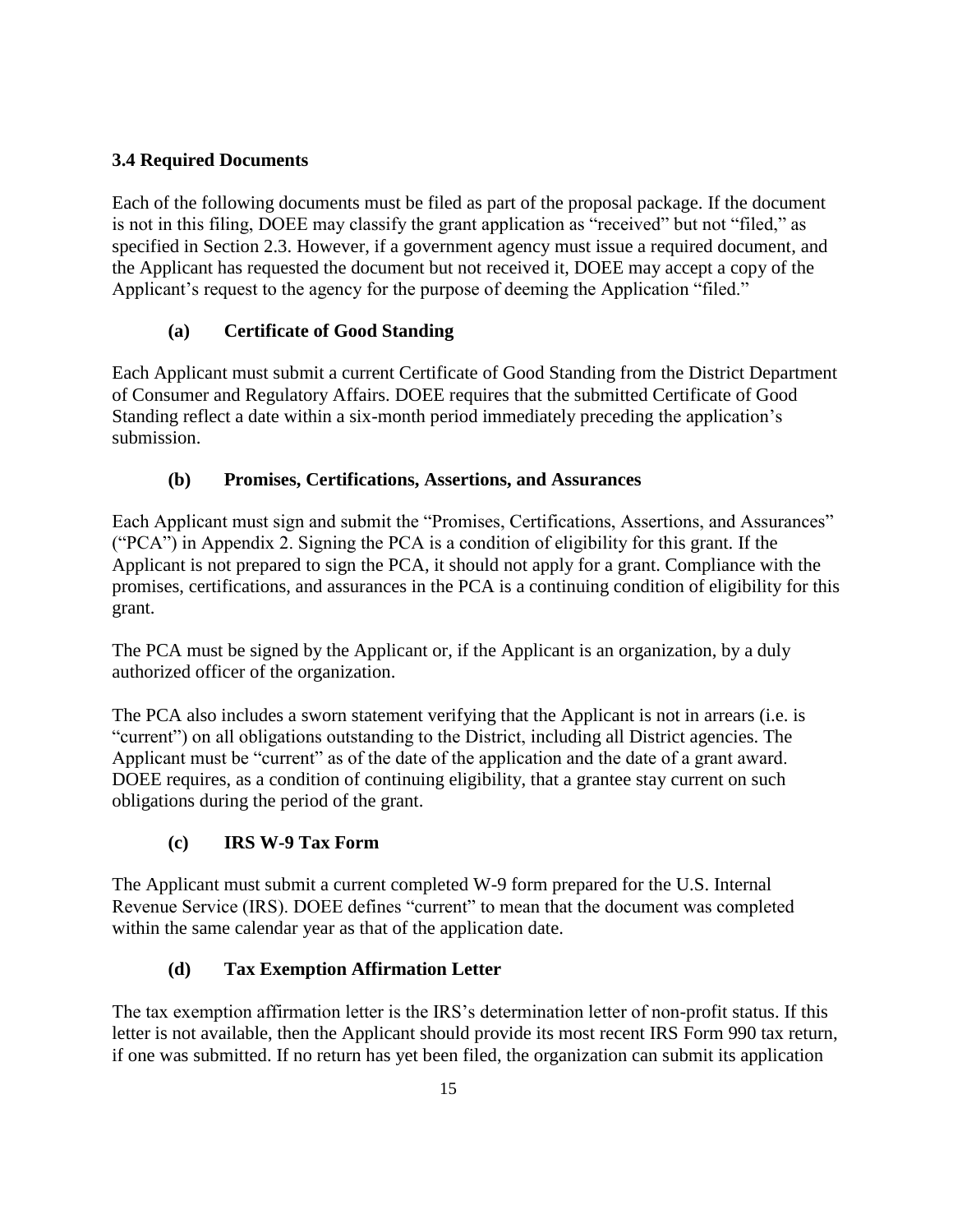for tax-exempt status. If the group has a supporting organization with an IRS tax-exempt status determination, then that organization's tax exemption affirmation letter should also be submitted.

**If there is no IRS tax exemption affirmation letter because the organization is a religious organization, then the Applicant may submit the best evidence it can of its status.** Examples of potential best evidence for this purpose include, but are not limited to (i) a letter from the leader of the organization verifying that the organization is a religious group; (ii) a letter from the group's board chair or similar official, verifying that the organization is a religious group; (iii) the Applicant's most recently submitted state sales or other tax exemption form, if it exists (Form 164 in the District of Columbia); or (iv) the state's issued tax exemption certificate or card, if it exists. (*See* IRS publication no. 1828, *Tax Guide for Churches and Religious Organizations.*)

# **(e) Applicant's Current Fiscal Year Budget**

The Applicant must submit its full budget, including projected income, for the current fiscal year, using a format at least as detailed as that presented in Appendix 4. Also, the Applicant should submit a comparison of budgeted versus actual income and expenses of the fiscal year to date.

# **(f) Applicant's Financial Statements**

If the Applicant has undergone an audit or financial review, it must provide the most recent audited financial statements or reviews. If audited financial statements or reviews are not available, the Applicant must provide its most recent complete year's unaudited financial statements.

# **(g) Separation of Duties Policy**

The Applicant must state how the organization separates financial transactions and duties among people within the organization in order to prevent fraud or waste. This may be a statement that already exists as a formal policy of the organization, or the Applicant may create the statement for purposes of the application. The applicant should state which of these situations apply.

This statement should:

- Describe how financial transactions are handled and recorded;
- Provide the names and titles of personnel involved in handling money;
- $\bullet$  Identify how many signatures the financial institution(s) require on the organization's checks and withdrawal slips; and,
- Address other limits on staff and board members' handling of the organization's money.

# **(h) System for Award Management (SAM) with federal government**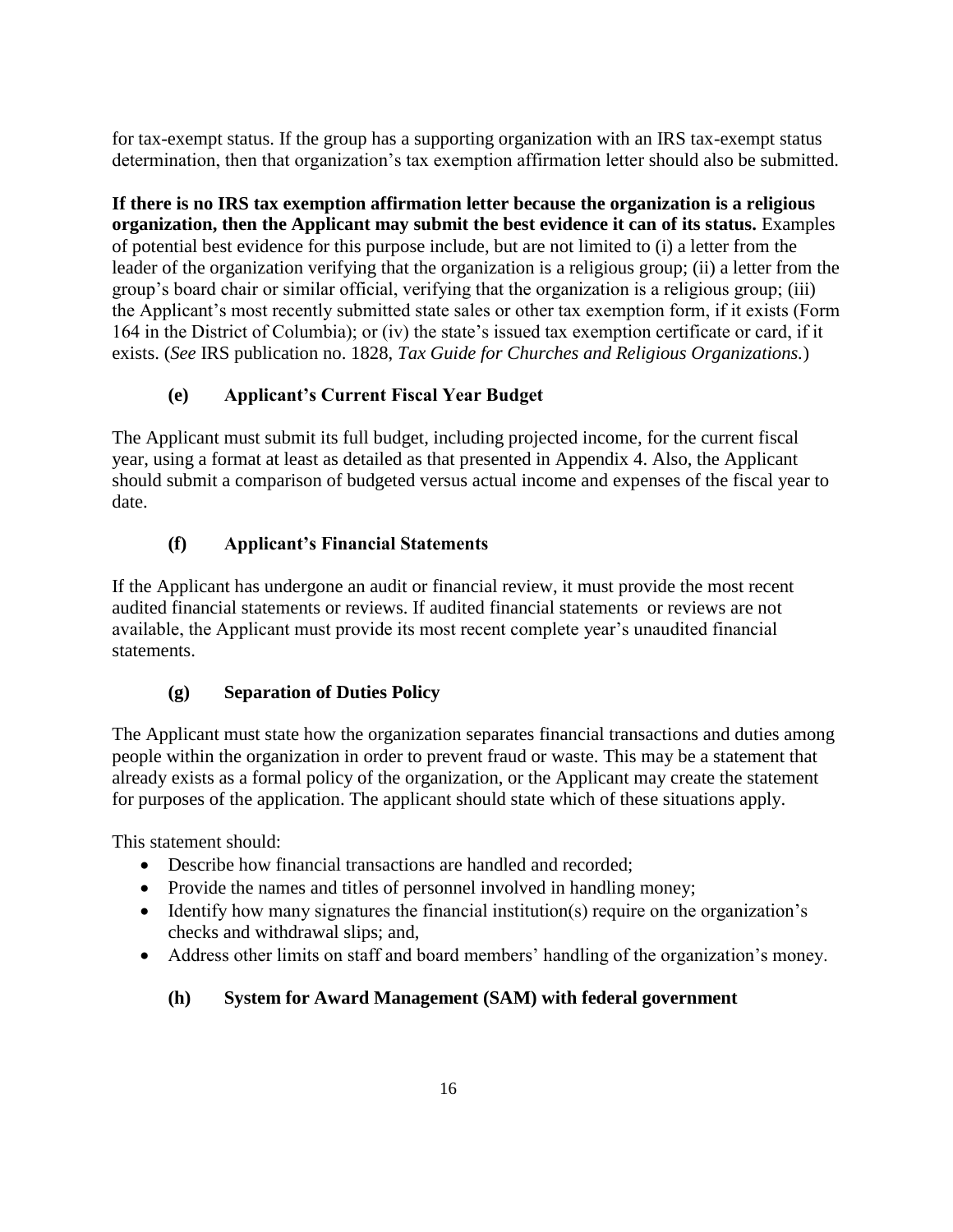If a project within this RFA is funded wholly or partially by federal funding sources, applicants for that project must be registered in the System for Award Management at www.sam.gov and provide evidence of this registration as part of its application package to DOEE.

## **SECTION 4. Review Panel and Application Scoring**

## <span id="page-16-1"></span><span id="page-16-0"></span>**4.1 Review Panel**

This is a competitive grant. The review panel for the RFA will be composed of individuals with knowledge in the areas directly related to the RFA. The review panel will review, score and rank each Applicant's proposal.

The panel will recommend the top scorer for award of the grant.

Review panels vary in size, but typically are made up of three to five people. At least two members of the review panel will be from DOEE staff. Whenever practicable, each panel will include at least one person from outside of DOEE.

## <span id="page-16-2"></span>**4.2 Scoring Criteria**

The reviewers score each proposal according to a list of criteria and the points available for each criterion. See section 7 of each project.

The applicant should read the grant description carefully to determine if matching funds or resources are required or if preference points are offered for matching funds.

# **SECTION 5. GRANTEE DOCUMENT REQUIREMENTS**

## <span id="page-16-4"></span><span id="page-16-3"></span>**5.1 Submissions If Applicant Will Receive the Grant**

Upon acceptance of a grant award, the Grantee must provide the following documents.

## **(a) Certificate of Insurance**

The Grantee shall submit a certificate of insurance giving evidence of the required coverage outlined in Appendix 1, General Terms and Conditions. DOEE will presume that the budget covers the cost of this required insurance and will not later adjust the grant award for this amount.

## **(b) Assurance of Continued Truth and Accuracy**

<span id="page-16-5"></span>Upon acceptance of the grant award the Grantee shall notify DOEE of any changes that may have occurred to its organization since the time of submission of its original application. See also Section 1.6.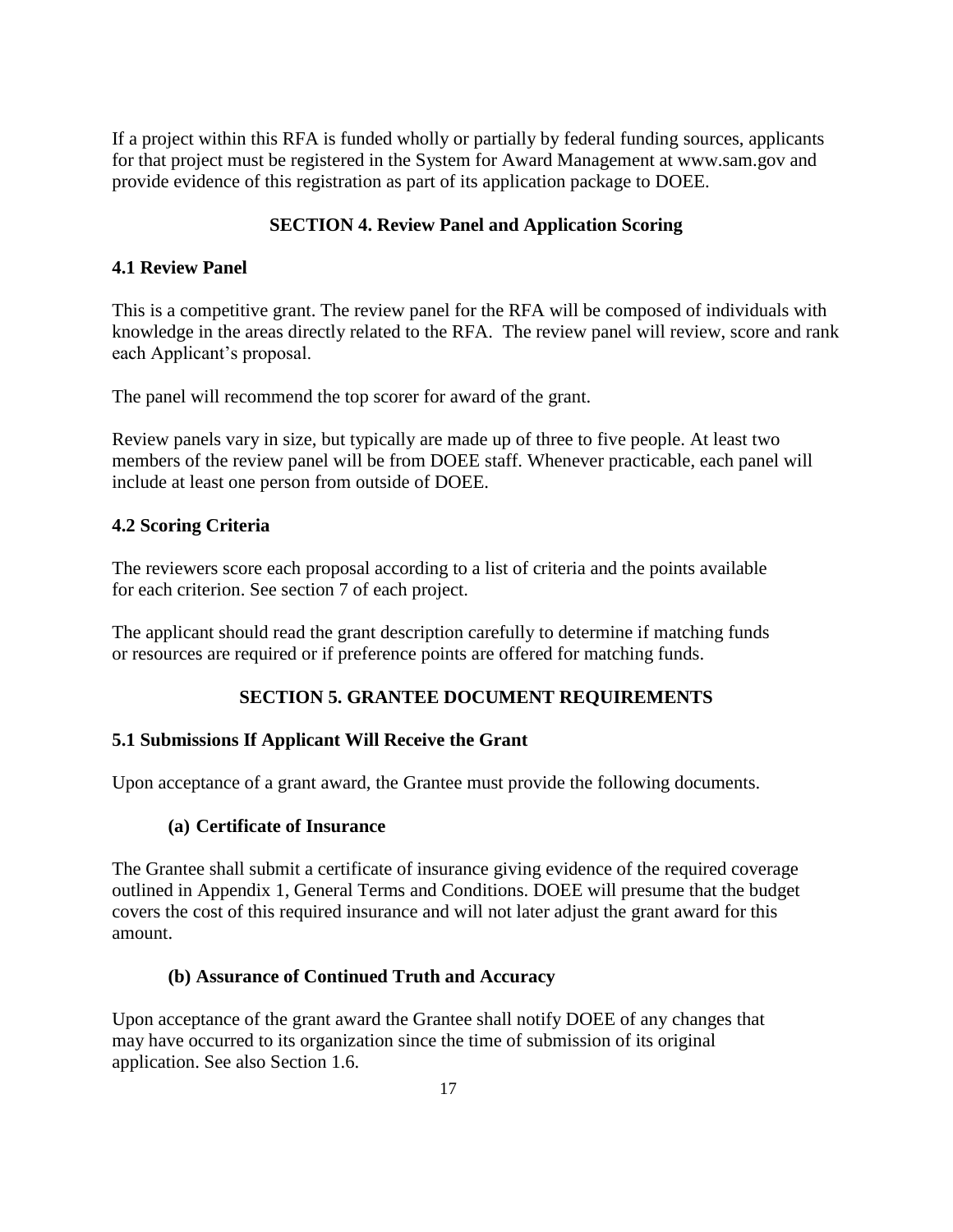#### **SECTION 6. FILING REQUIREMENTS GENERAL PROVISIONS**

#### <span id="page-17-0"></span>**6.1 Reporting Requirements**

The grantee must submit the following reports as a condition of continuing eligibility for funding.

#### **(a) Quarterly Status Reports**

DOEE will provide a quarterly status report template with the grant award. These reports, which discuss grant activities for the preceding quarter, will be due on each of the following dates.

| Quarter 1 (January - March):    | April 15   |
|---------------------------------|------------|
| Quarter 2 (April - June):       | July $15$  |
| Quarter 3 (July - September):   | October 15 |
| Quarter 4 (October - December): | January 15 |

If a report's due date falls on a weekend or District holiday, the report will be due the next business day.

The report must detail: actions taken in the quarter preceding the report date, highlight outputs achieved, provide a financial update, and describe unforeseen changes to project timetable, staffing, or partnerships, as well as any other changes that may affect project outcomes.

#### **(b) Final Report**

DOEE will provide a final report template with the grant award. This report includes quantification by the grantee of the project's outputs and describes the extent to which project outcomes met or will meet the objectives of the funded proposal. The template requires submission of data and analysis of the data.

#### **6.2 Reimbursement of Project Expenditures and Disbursement of Funds**

DOEE will not reimburse the Grantee for any work undertaken before DOEE notifies the recipient of the final award of the grant.

DOEE will reimburse the Grantee only for expenditures incurred to perform work under the grant. In limited cases, DOEE may advance funds at the beginning of the grant period for good cause approved by DOEE at its sole discretion. If the Applicant seeks an advance payment, it must request such payment in its proposal and explain why an advance payment is being requested.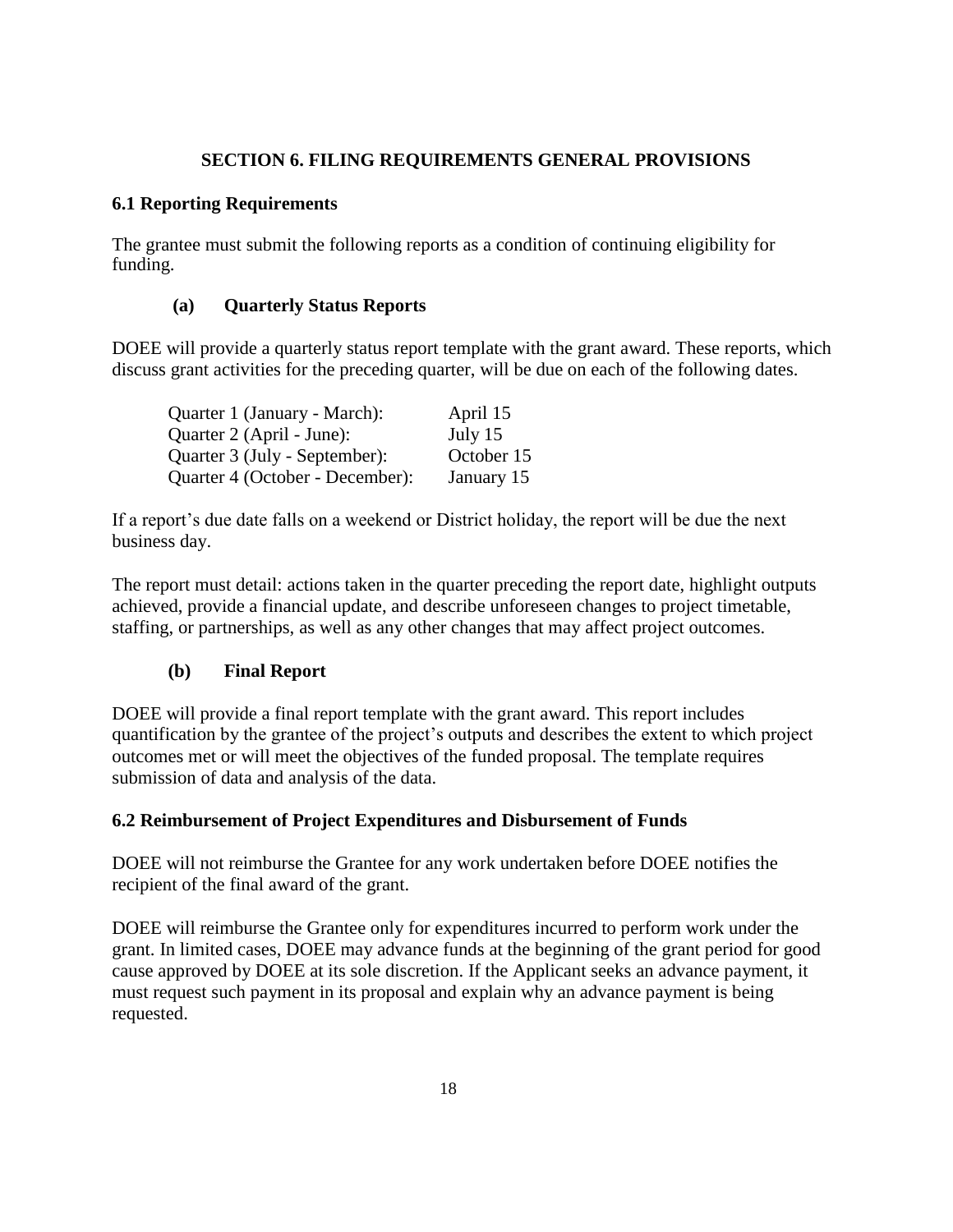DOEE operates on the District's fiscal year, which starts October 1 of a calendar year and ends September 30 of the next calendar year. The grantee may submit a reimbursement request or an invoice at any time during the fiscal year for work performed within that same fiscal year. Each request/invoice must include supporting documentation.

Reimbursements will be mailed to the address on file for the grantee. DOEE may make electronic payments in lieu of mailing checks. DOEE generally pays grant invoices 30 days after DOEE receives them.

DOEE will withhold the final 10% invoiced under a grant until all required activities have been completed, including receipt of the final report.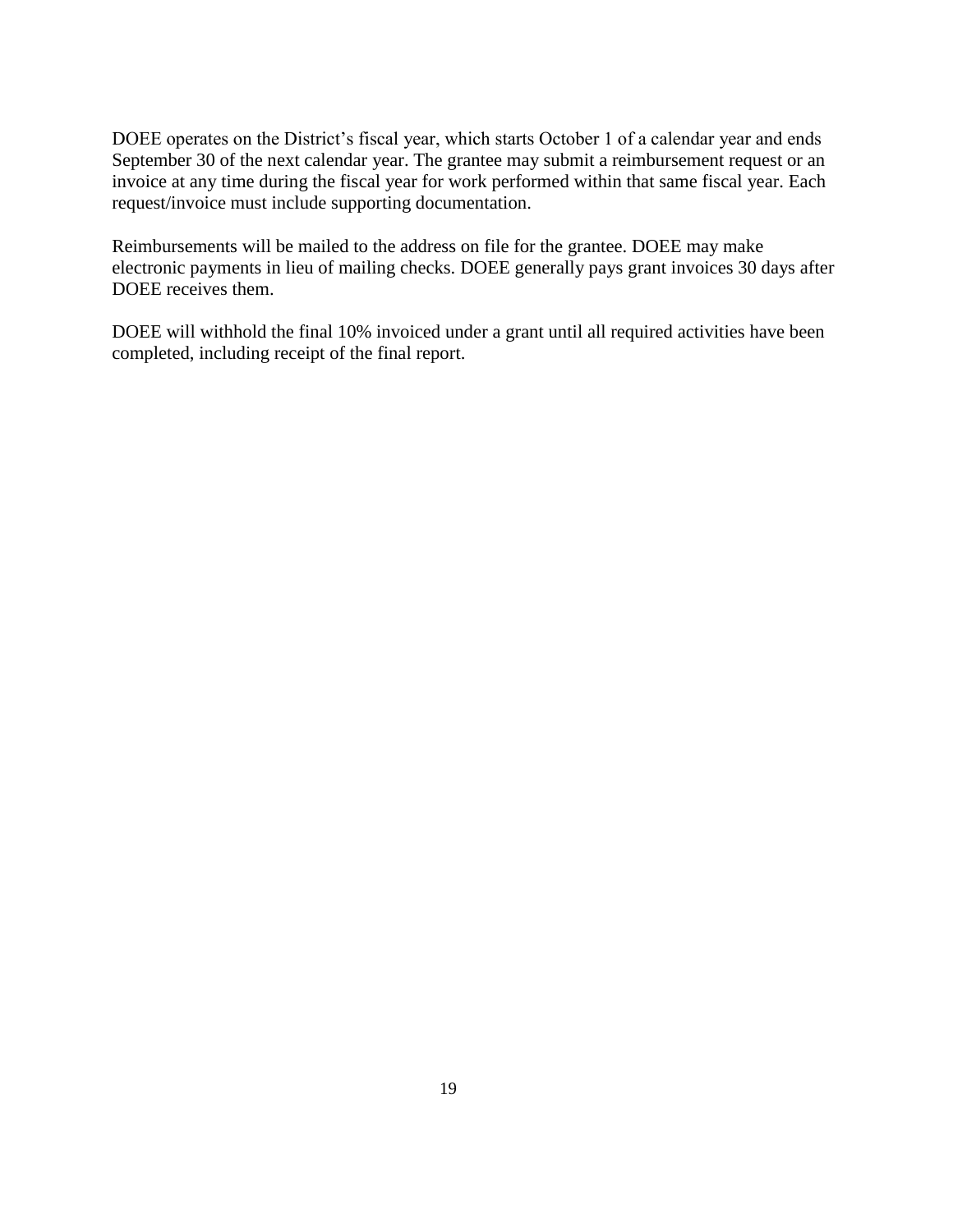## **SECTION 7. PROJECTS PROPOSED FOR GRANT FUNDING**

### <span id="page-19-1"></span><span id="page-19-0"></span>**7.1 Summary: Project Title and Available Funds**

#### **Project Name**

Analysis of 2013 Sustainable DC Plan

### **Introduction**

The Sustainable DC Plan (available at www.sustainabledc.org) was originally developed between 2011 and 2013 and released in February 2013. Its goal is to ensure that the District of Columbia is the healthiest, greenest, and most livable city in the United States by 2032. The Plan comprises 31 targets across 11 categories.

The categories are:

- 1. Jobs and the economy
- 2. Health and wellness
- 3. Equity and diversity
- 4. Climate and environment
- 5. The built environment
- 6. Energy
- 7. Food
- 8. Nature
- 9. Transportation
- 10. Waste
- 11. Water

Some of the targets include:

- 1. Reduce greenhouse gas levels by 50 percent.
- 2. Reduce citywide energy use by 50 percent.
- 3. Increase the use of renewable energy to make up 50 percent of citywide energy supply.
- 4. Ensure 75 percent of residents have access to healthy food within a quarter mile.
- 5. Increase the tree canopy cover to 40 percent.
- 6. Increase the use of public transportation to 50 percent of all commuter trips.
- 7. Increase the citywide waste diversion rate to 80 percent.
- 8. Decrease total water use by 40 percent.

The Sustainable DC Plan also contains 143 actions to help the District reach the 31 targets. Four years into implementation of the Plan, 25% of the actions have been completed and 72% are in progress. However, it is unclear whether these 143 actions will be enough to meet the Plan's targets. DOEE is interested in better understanding, through rigorous quantitative analysis, how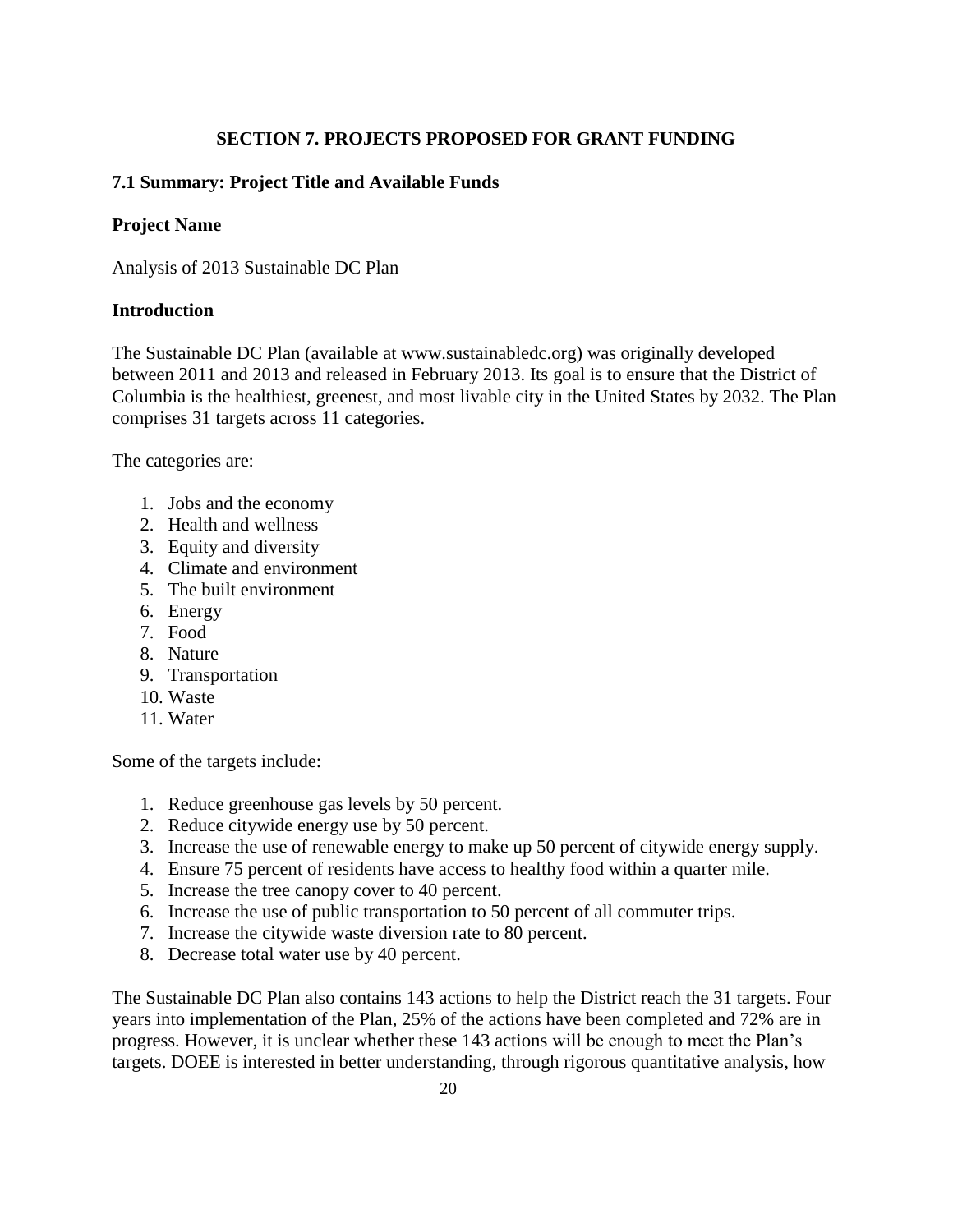close to our targets the 143 actions will get the District to meeting its established targets, if implemented completely.

## **Project Period**

The initial project period must be completed and reports filed by September 30, 2017, with the option to extend for one year, pending the availability of funds and grantee performance.

### **Available Funding**

The amount available for the project is approximately \$150,000.00, with up to \$50,000 available before September 30, 2017. These amounts are subject to continuing availability of funding and approval by the appropriate agencies.

## **7.2 Project Description**

The goal of this project is to determine how close the 143 actions in the 2013 Sustainable DC Plan will get to meeting the Sustainable DC Plan's 31 targets and the individual contribution each action will make towards its corresponding target. The applicant should identify and propose a rigorous quantitative model to analyze the potential for each of the Plan's actions to meeting the Plan's quantitative targets. The proposal should show how the applicant would use this model to determine what percentage toward target achievement each action will contribute.

The grant requires a report explaining the methodology used to develop the analysis, the reasoning and assumptions used, and, an explanation of the percentage-to-target likely to be accomplished for each action. Thus, the report shall include a detailed analysis of how each target will or will not be met.

## **7.3 Project Outcomes, Outputs and Scoring Criteria**

#### **Project Outcomes**

The report should provide DOEE with a clear understanding of how close the District will get to meeting the targets in the District's Sustainable DC Plan, and why.

## **Project Outputs**

- 1. A project work plan and schedule. Development of this plan will be a collaborative effort between DOEE and the grantee. DOEE must approve this plan before work can begin.
- 2. Weekly status reports discussing actions taken, progress and next steps. (DOEE will accept written, telephone, or in-person reports).
- 3. Quantitative analysis of the percentage each of the current Sustainable DC Plan actions will get to meet the 31 Plan targets. This will include the use of a rigorous quantitative model approved by DOEE before any analysis begins.